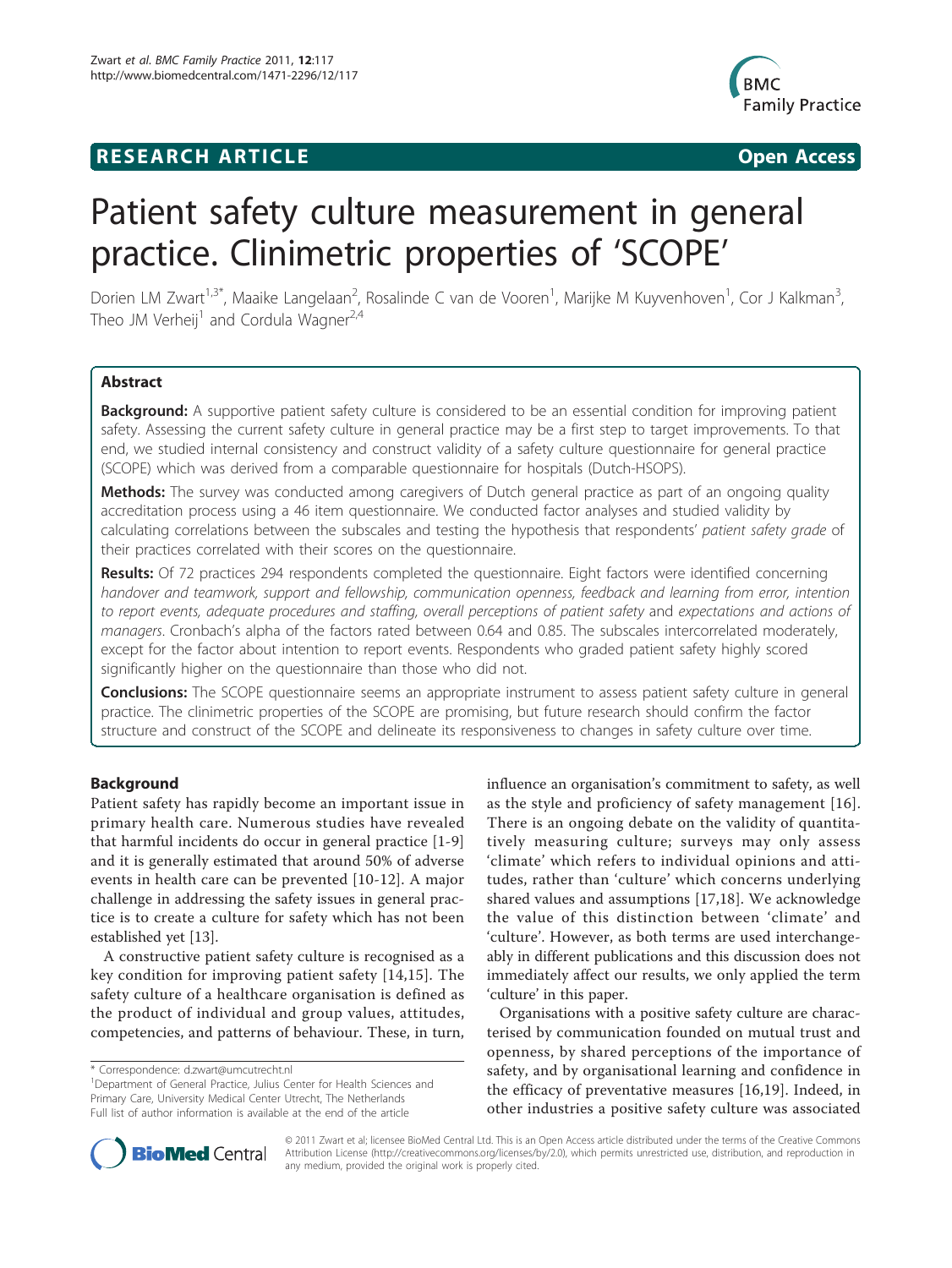with both higher employee safety compliance [[20\]](#page-5-0) and a better organizational performance [[21](#page-5-0)] and recent publications suggest similar relationships in healthcare [[22,23](#page-5-0)]. An additional reason for aspiring to a positive safety culture is that it could stimulate incident reporting and analysis by professionals which is a fruitful tool for safety improvement [\[24](#page-5-0),[25](#page-5-0)].

To establish a positive safety culture in general practice, a first step is to evaluate the current patient safety culture. As at the time of the start of this study (2006) all available surveys originated from hospital care [[26](#page-5-0)-[28\]](#page-5-0), the aim of this study was to adapt the Dutch translation of the Hospital Survey on Patient Safety Culture (HSOPS) of the Agency for Healthcare Research and Quality (AHRQ) for use in Dutch general practice, and to investigate the internal consistency and construct validity. The adapted questionnaire was called 'SCOPE' which is an acronym in Dutch for systematic culture inquiry on patient safety in primary care.

# Methods

#### Developing the questionnaire

The questions included in the SCOPE were derived from the Dutch translation of the HSOPS [\[28\]](#page-5-0). The Dutch HSOPS measures 11 dimensions of patient safety culture: Teamwork across hospital units, Teamwork within units, Adequate shift changes, Frequency of event reporting, Non-punitive response to error, Communication openness, Feedback and communication about error, Supervisor/manager expectations and actions promoting patient safety, Hospital management support for patient safety, Adequate staffing and Overall perceptions of safety.

In order to develop the SCOPE, questions from the Dutch HSOPS were adjusted for the primary care setting if necessary. The adjustments were made in an iterative process of independent assessments, firstly between authors, secondly among a pre-test panel of 5 general practitioners (GPs), 2 GP-trainees, 3 administrative-medical nurses (MNs) and 1 expert in psychometric methods, and finally again among authors. The panel did not meet in person, but communicated by e mail, or individually with a researcher (RvdV). Examples of adjustments: the word *hospital unit* was changed into GP practice. Three items from Dutch HSOPS were deleted based on discussion about face validity with the expert-professionals from general practice ('Patient safety is never sacrificed to get more work done', 'There is good cooperation between hospital units that need to work together' and ' It is often unpleasant to work with staff from other hospital units'), and seven new items were added to SCOPE (marked in the table in the additional file [1\)](#page-5-0). After final consensus on the adaptations, the research version of the SCOPE consisted of 46 questions about patient safety culture. All patient safety items used five-point Likert response scales of agreement (strongly disagree 1 to strongly agree 5) or frequency (never 1 to always 5). In addition, two questions were formulated regarding the frequency of adverse event reports in the last twelve months and a patient safety grade. The wording of the latter question was "Please, give your practice a general assessment for patient safety". The response options included: 1: failing, 2: poor, 3: acceptable, 4: good and 5: excellent. Finally, a number of items assessed work-related information, e.g. the respondent's function, experience and how many hours/week the respondent worked within this practice.

#### Data collection and participants

The SCOPE was implemented in the web system for GP practice accreditation of the Dutch College of GPs [[29](#page-5-0)]. This web system could be accessed by the 470 Dutch GP practices which were currently being assessed for quality to acquire accreditation. The practices were requested to fill out the SCOPE questionnaire on a voluntary basis, as part of their ongoing accreditation process. It was not to be expected that all potential practices would participate, as SCOPE was not obliged for acquiring accreditation. At the time of the survey, most GP practices did not have a reporting procedure; SCOPE was offered as a voluntary first step towards concretizing safety management requirements.

Since February 15, 2009 the SCOPE questionnaire could be optionally approached by the 3268 caregivers of these practices. In the Dutch primary care setting GPs, medical assistants and practice nurses work closely together in small practice teams. Besides diagnosing and estimating the urgency of new health problems, GP practices offer preventive services, geriatric and paediatric support, management of chronic diseases and minor surgery. The GPs provide the medical care and usually are responsible for practice management. The medical assistants and practice nurses execute both administrative or organisational tasks and preventive medical care. In some practices physiotherapists and managers are part of the practice teams as well. Because SCOPE aimed at assessing safety culture in general practice, the practice teams were chosen as study population. Hence, in each practice all staff, including GPs, MNs, practice managers and physiotherapists were asked to participate.

The data were automatically stored in a database. After a pre-agreed period of five months the dataset for this study was converted into a format that can be read by the Stata software [[30](#page-5-0)] and all possibly identifying features were removed in order to assure anonymity for the participants. Because this study did not involve patients, formal ethical approval was not needed for this study according to Dutch law.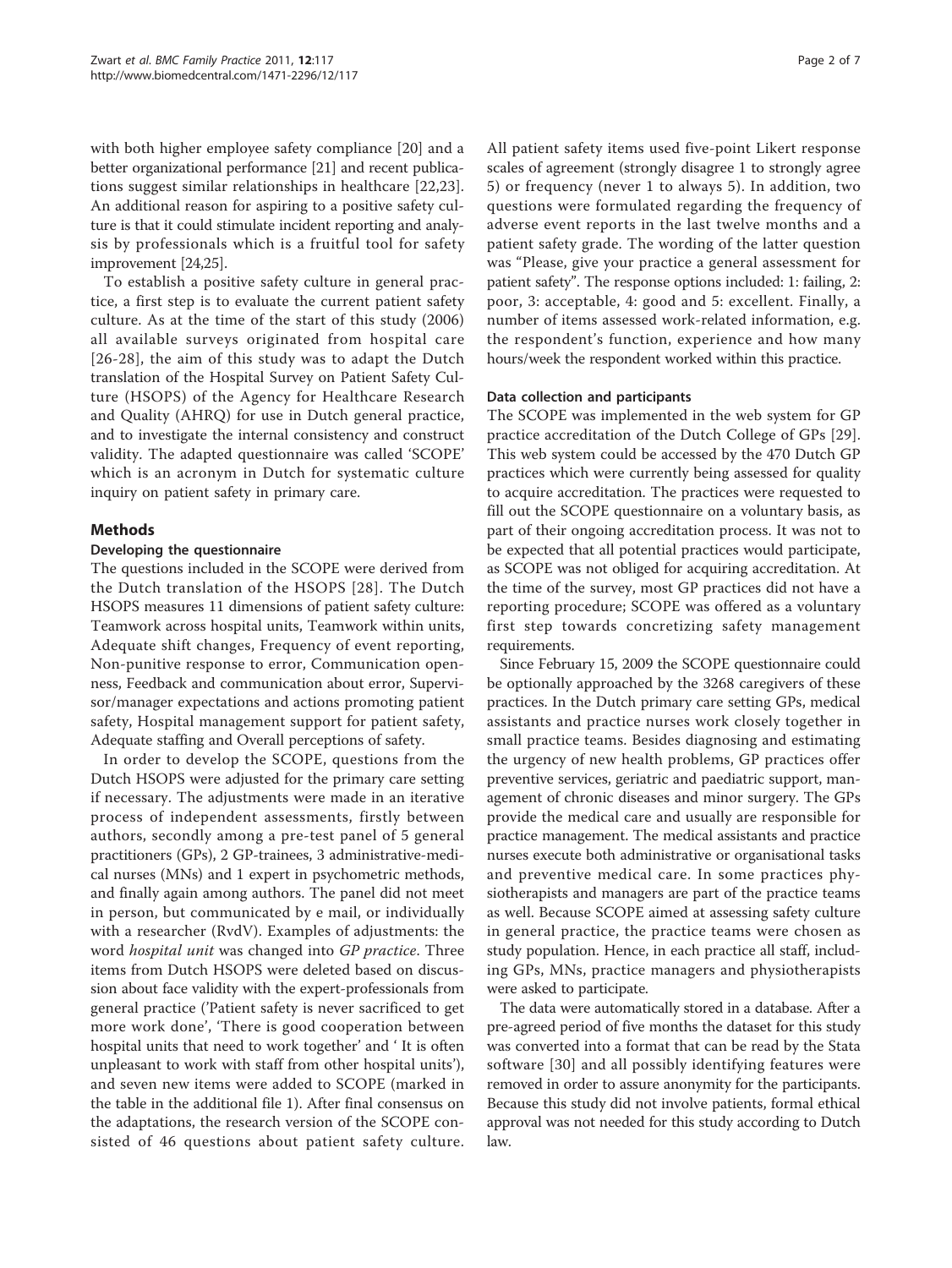#### Initial analyses

Respondents with more than 50% missing values were excluded from analysis. When a respondent chose two or more options at one item, this item was marked as missing. Distribution properties of responses to the items for the SCOPE were studied by examining missing values, ceiling and floor effects. Items with more than 50% missing responses were deleted, because they could not add sufficient information. We chose this liberal percentage of 50% because we did not want to delete potentially relevant items. We deleted items with ceiling or floor effects > 75%, because they do not contribute sufficiently to the assessment of patient safety culture. Missing values of remaining items were imputed by a hot-deck procedure: the average value of a subset of comparable cases (respondents with the same profession, same working hours, and being part of management or not) was imputed for the missing values. Since the questionnaire contained positively as well as negatively worded items, the latter were recoded to make a higher score always a more positive response.

# Statistical analyses

#### Factor analysis

Factor analysis was used to explore the different underlying factors (i.e. subscales). These subscales may represent aspects for the development of a positive patient safety culture. As the factor structure of the Dutch HSOPS could not be confirmed because of deleted and rephrased items, we performed an explorative factor analysis (principal component analyses with promax-rotation) in Stata to decide on the number of factors. Two steps were completed to decide on the number of factors: [\[1](#page-5-0)] the eigenvalue is larger than one, and [\[2\]](#page-5-0) inspection of the scree plot. If the eigenvalue for a factor is larger than one, it explains at least as much variance as a single variable. The disadvantage of limiting to eigenvalues is that it often results in too many factors. Therefore, we used the scree plot as a supplementary method. The number of factors is defined by the cut-off point at which the slope of the scree plot approaches zero [\[31](#page-5-0)]. Items with a factor loading less then 0.40 on all factors were excluded. Furthermore, items that loaded on more than one factor were excluded. Each factor should be comprised of at least three items [[32](#page-5-0)]

# Internal consistency

The reliability of each subscale is investigated by calculating measures which indicate the internal consistency (i.e. homogeneity) of the items that form the subscale. It is assumed that questions belonging to the same underlying domain will correlate as they measure the same aspect of patient safety culture. First, the internal consistencies of the subscales were examined using Cronbach's  $\alpha$ , a value between 0 and 1. An alpha larger than 0.6 was considered

acceptable; this indicated that different items supposed to measure the same concept [[33](#page-5-0)]. In contrast to alpha, the average inter-item correlation is independent of the number of items and sample size when measuring internal consistency. Therefore, we also checked whether the interitem correlations, aiming at an average inter-item correlation ranged between 0.20-0.70. Finally, item-rest correlations between individual items and the sum of the remaining items on a factor were calculated. Items with an item-rest correlation of 0.20 or less were excluded [\[34](#page-5-0)].

#### Construct validity

Construct validity deals with the question of whether the empirical findings correspond with theoretical expectations concerning the questionnaire. Hypotheses about relations with other measures or variables should be postulated [[35,36](#page-6-0)]. Our first postulated hypothesis was that respondents who graded patient safety in their practice highly also scored significantly higher on the subscales of the SCOPE than respondents grading patient safety lower. A second hypothesis was that respondents who answered that they reported one or more incident in the past year have significantly higher scores on the factor "*communica*tion openness about incidents" than respondents who never reported an incident. Furthermore, construct validity would be supported if the subscales intercorrelate moderately. High correlation between subscales  $(r > 0.70)$  would indicate that these subscales measure the same underlying aspect of safety culture. Therefore, Pearson correlation coefficients between the subscales were calculated.

# Results

A total of 331 respondents from 72 practices with estimated 497eligible participants (response rate 67%) returned the questionnaire between February and July 2009. Of the 331 respondents 294 (88.8%) completed the questionnaire. Thirty-seven did not fill out at least 50%. They were all excluded from further analyses. Fifty-eight percent of the respondents had no missing values. There were no questions with more than 50% missing values.

Seventy-three of the 294 respondents worked as a general practitioner (25%). The remaining respondents worked as medical-administrative assistant (60%) or practice nurse (15%). The GPs were representative concerning age and work experience for the general Dutch GP population. Female GPs, part timers and group practices were overrepresented among our respondents. (table [1](#page-3-0) [[37](#page-6-0)]).

#### Explorative factor analysis

After initial factor analysis in Stata, examination of eigenvalues and the scree plot indicated eight factors (data not shown). Following factor extraction and promax rotation, the eight factors accumulatively accounted for 53% of the total variance.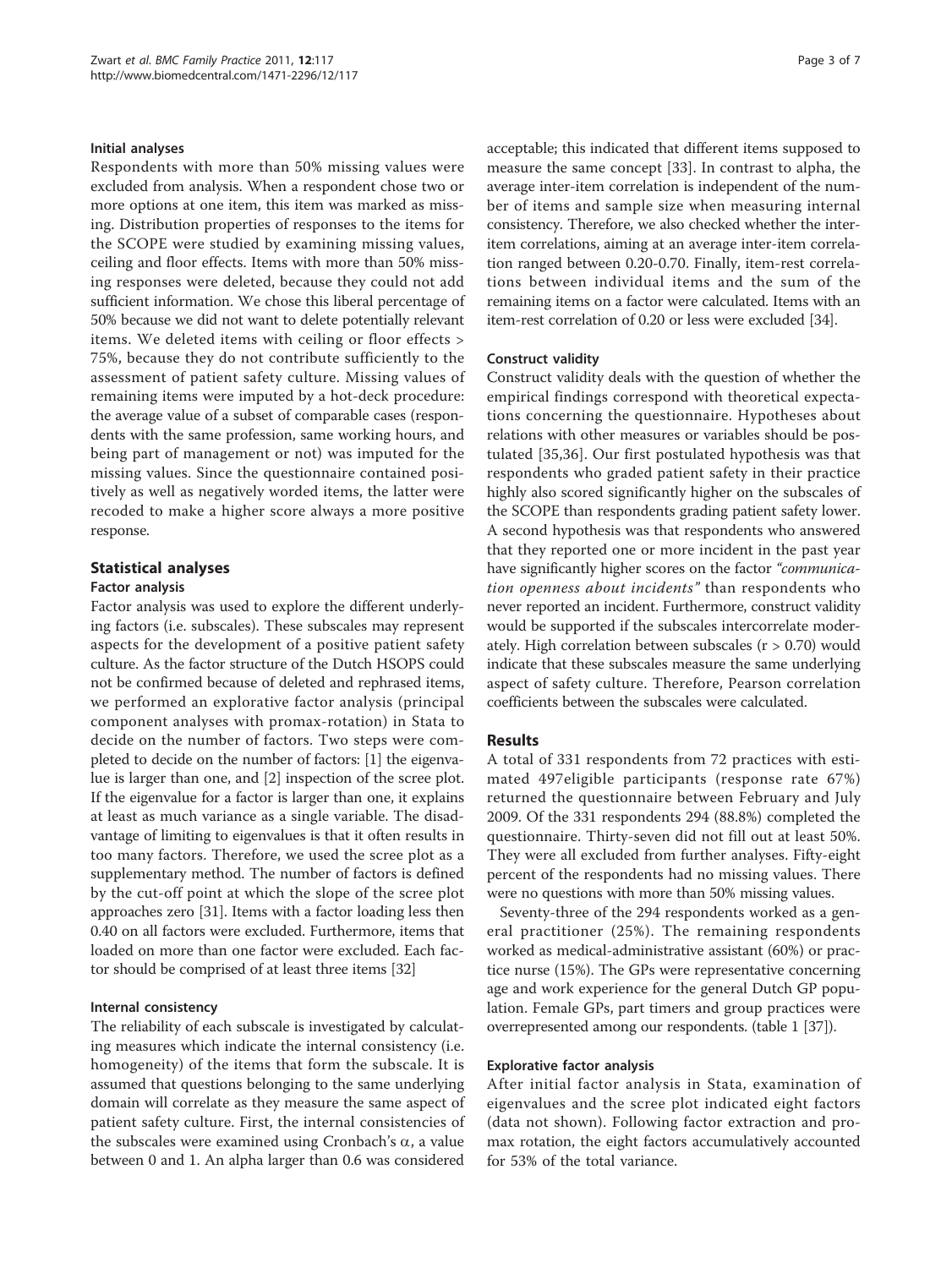|                                   | Characteristics of participants         |                   | Study population<br>$(n = 294)$ | National demographic data<br>GPs |  |  |  |
|-----------------------------------|-----------------------------------------|-------------------|---------------------------------|----------------------------------|--|--|--|
|                                   | MNs *<br>$(n = 221)$                    | GPs<br>$(n = 73)$ | GPs<br>$(n = 8766)$ [37]        |                                  |  |  |  |
| Gender                            | male                                    | 1.2               | 51.4                            | 62.2                             |  |  |  |
|                                   | female                                  | 98.8              | 48.6                            | 37.8                             |  |  |  |
| Age (years)                       | < 39                                    | 47.2              | 19.3                            | 20.9                             |  |  |  |
|                                   | 40-49                                   | 32.6              | 27.4                            | 30.7                             |  |  |  |
|                                   | 50 and older                            | 20.4              | 53.4                            | 48.3                             |  |  |  |
| Experience<br>(years of practice) | $0 - 10$                                | 76.9              | 47.9                            | 60.2                             |  |  |  |
|                                   | $11 - 20$                               | 16.7              | 27.0                            | 21.3                             |  |  |  |
|                                   | $21 - 30$                               | 5.2               | 22.5                            | 15.8                             |  |  |  |
|                                   | More than 30                            | 0.8               | 3.0                             | 2.8                              |  |  |  |
| Working hours (fte)               | $0 - 0.4$                               | 21.9              | 9.0                             | 9.4                              |  |  |  |
|                                   | $0.5 - 0.6$                             | 43.9              | 20.9                            | 20.9                             |  |  |  |
|                                   | $0.7 - 0.8$                             | 20.8              | 37.4                            | 15.2                             |  |  |  |
|                                   | $0.9 - 1.0$                             | 13.2              | 33.0                            | 54.5                             |  |  |  |
| Practice organisation             | solo                                    | 19.9              | 12.4                            | 18.0                             |  |  |  |
|                                   | duo                                     | 23.9              | 23.7                            | 28.2                             |  |  |  |
|                                   | group practice or<br>health care centre | 56.1              | 63.9                            | 53.8                             |  |  |  |

#### <span id="page-3-0"></span>Table 1 Characteristics of participating medical assistants and practice nurses (MNs), GPs and practices compared to all Dutch GPs and practices

(Reference data about medical assistants and practice nurses (MNs) are not available; \* the figures shown are the distributions found in all MNs that responded to SCOPE in web system (n = 1100). The specific figures of the 221 MNs of this substudy could not be retraced.)

The table in the additional file [1](#page-5-0) gives the mean scores with standard deviations and factor loadings per item. Three items were deleted because the factor loadings were too low; one item of the original Dutch HSOPS questionnaire was eliminated ('After we make changes to improve patient safety, we evaluate their effectiveness') and also two newly added items ('Important patient care information is often lost during shift changes from day-care to out-of-hours care' and 'Important patient care information is often lost during shift changes from out-of-hours care to day-care'). This resulted in a questionnaire with 43 items, grouped in eight dimensions.

The internal consistency, calculated for every factor, was acceptable 0.64 < alpha < 0.85. The average inter-item correlation was 0.37 and item-rest correlations ranged from 0.28 to 0.78.

# Construct validity

All subscales, except for factor 5, correlated moderately with each other. The highest correlations were found between factor 2 Support and fellowship and factor 3 Communication openness ( $r = 0.57$ ) and between factor 3 Communication openness and 6 Adequate procedures and adequate staffing  $(r = 0.60)$ . Factor 5 'Intention to report events' correlated weakly with factor 4 'Feedback about and learning from error' ( $r = 0.24$ ) but did not correlate at all with the remaining subscales. (Table [2](#page-4-0)).

According to our postulated hypothesis, respondents with higher *patient safety grades* scored higher than the other respondents for seven out of eight factors of the SCOPE. The highest correlation of experienced patient safety grade was with factor 6 Adequate procedures and adequate staffing  $(r = 0.41; p < 0.001)$ . Factor 5 Intention to report events did not correlate with patient safety grade (r = 0.12; p < 0.05).

No correlations were calculated with the item number of events reported, because of the lack of variability and skewed nature of this item (90% of the respondents indicated not to have reported any incidents during the last twelve months).

#### **Discussion**

In the eight-factor model, the internal consistency of the factors and the construct validity of the SCOPE questionnaire were mostly satisfactory. The construct validity was sufficient for all subscales, except for the subscale regarding intention to report incidents which correlated poorly with other subscales. The hypothesis that the patient safety grade that respondents gave for their practice would correlate positively with their scores on all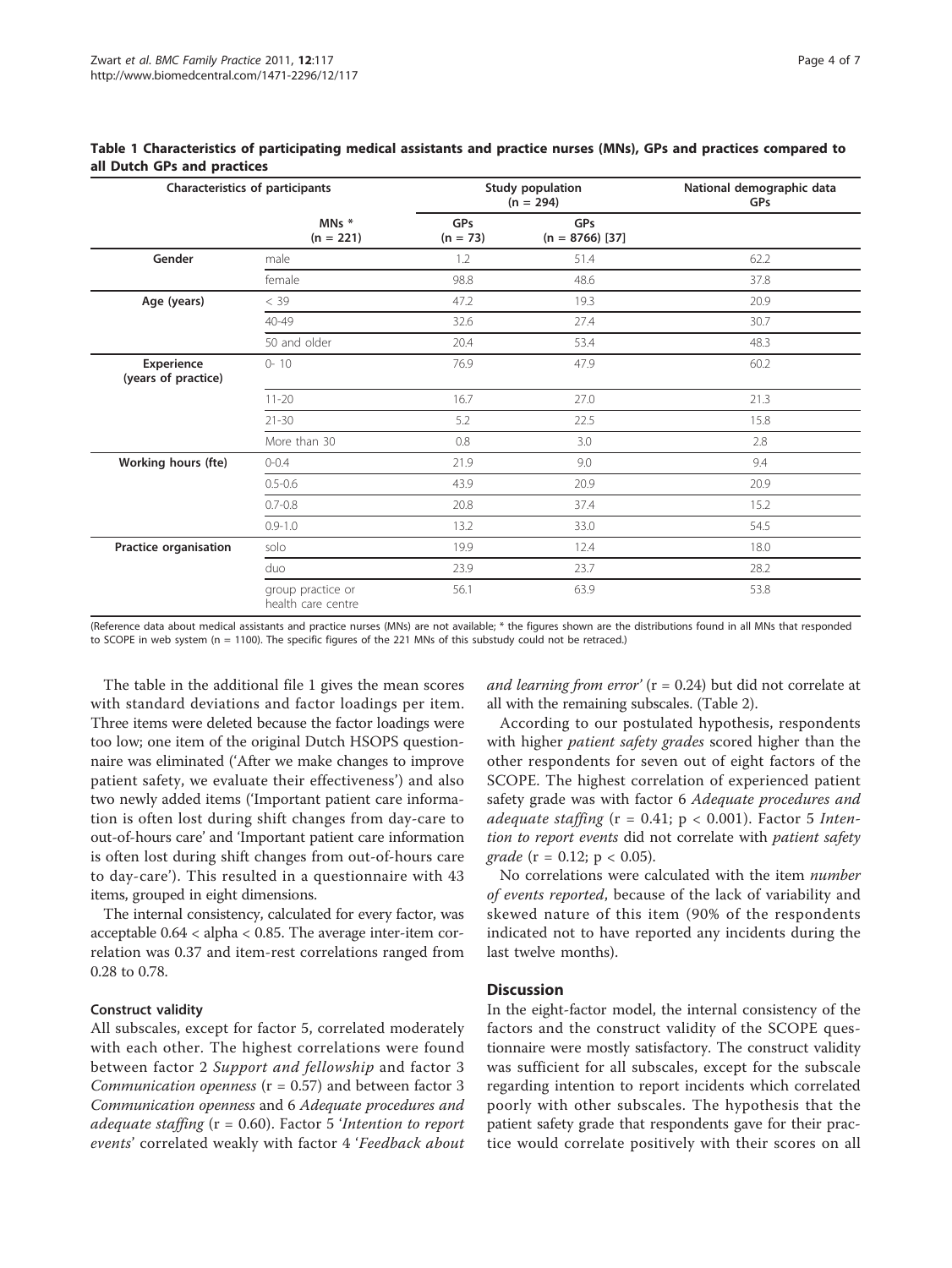| \: www.son.com/www.son.com/www.it |      |         |                                                                                   |                                       |                        |                                 |             |      |  |  |  |  |  |
|-----------------------------------|------|---------|-----------------------------------------------------------------------------------|---------------------------------------|------------------------|---------------------------------|-------------|------|--|--|--|--|--|
|                                   |      |         |                                                                                   |                                       | 3                      | 4                               | 5           | 6    |  |  |  |  |  |
| 3.84                              |      |         |                                                                                   |                                       |                        |                                 |             |      |  |  |  |  |  |
| 3.93                              |      |         | 0.28                                                                              |                                       |                        |                                 |             |      |  |  |  |  |  |
| 3.97                              |      |         | 0.30                                                                              |                                       |                        |                                 |             |      |  |  |  |  |  |
| 4.03                              | 0.61 |         | 0.23                                                                              | 0.36                                  |                        |                                 |             |      |  |  |  |  |  |
| 3.87                              |      |         | 0.14                                                                              | 0.03                                  |                        |                                 |             |      |  |  |  |  |  |
| 3.83                              |      |         | 0.39                                                                              | 0.41                                  | 0.60                   | 0.29                            | 0.01        |      |  |  |  |  |  |
| 3.66                              | D 51 | 0.34    | 0.30                                                                              | (0.40)                                | 0.32                   | 0.36.                           | 0.04        | 0.40 |  |  |  |  |  |
|                                   |      | Mean SD | 0.48 0.28<br>$0.47$ 0.23<br>$0.50$ $0.32$<br>0.34<br>$0.88$ $0.12$<br>$0.49$ 0.41 | Correlation with patient safety grade | $\overline{1}$<br>0.57 | $\overline{\mathbf{2}}$<br>0.38 | $0.04$ 0.24 |      |  |  |  |  |  |

8 Supervisor/manager expectations/actions 3.81 0.52 0.26 0.30 0.49 0.51 0.30 0.05 0.44 0.52

<span id="page-4-0"></span>Table 2 Mean subscale scores, correlation with patient safety grade and intercorrelations between the eight subscales (Pearson correlation coefficient r)

factors, was confirmed, except for factor 5. The hypothesis about a positive correlation between incident reporting and communication openness could not be tested because most respondents never had reported an incident before.

This study has several limitations. Participants were not randomly selected from the study population. Instead, the set of data collected in the first months of the data collection was used for studying the clinimetric properties of the questionnaire. Also, among respondents there were more women and slightly more part time working GPs in group practices than in the average Dutch GP practice. This probably follows from the study population being involved in practice accreditation. In addition, it is likely that participating practices, both involved in quality assessment and willing to evaluate their safety culture, may have a more open culture than the average Dutch GP practice. Hence, the results on the questionnaire might be biased by selection. However, the influence of a possible selection bias on the study results would not be important because, in theory, the construct of patient safety culture in general practice does not change in different study populations. Nonetheless, both cross validation of factor solutions and confirmative factor analysis is recommended to confirm the factor structure that we found.

The eight factor structure partly corroborates the original eleven-factor-structure of the Dutch-HSOPS. The domains of factors of the SCOPE were comparable to those of the Dutch HSOPS. However, SCOPE lacked a factor concerning 'teamwork across units', and combined most items about teamwork and handover in one factor. Also, the factors communication openness and non-punitive response to error of Dutch -HSOPS combined in SCOPE. In addition, the items about management, staffing and overall perception of patient safety which constituted four factors in the Dutch HSOPS, were structured in three factors in SCOPE. Only factor 5 Intention to report events in SCOPE was exactly the same as in the Dutch-HSOPS.

The revised factor structure seems more readily interpretable for use in general practice. Most differences can be explained by the differences in organisation and the smaller scale of GP practices, compared to hospitals. In contrast with Dutch-HSOPS, factor 5 Intention to report event' only correlated with one other factor in the SCOPE. This may indicate that, as incident reporting in Dutch general practice is still very uncommon, it is currently not perceived as an integral part of a patient safety culture in GP practices. Yet, we decided to maintain the subscale about intention to report because it is likely that some form of incident reporting will increase in general practice as part of future patient safety interventions and will become part of a patient safety culture in general practice.

We acknowledge that revising the HSOPS into SCOPE hampers comparison between secondary and primary care, because most factors consist of different items. However, one also could conclude from the different factor structures that safety culture in both settings contains slightly different concepts. This would make comparison irrelevant. The contrast between the generally favourable responses on the subscales and the very low self-reported numbers of incident reports is striking. It probably reflects the general absence of incident reporting systems Dutch general practice at the time we collected our data [[38,39\]](#page-6-0). At the time of our study formal safety management was in its infancy in Dutch general practice. However, it rapidly developed in the last two years and follow up research concerning changes in patient safety culture would be highly relevant.

However, whether SCOPE has the ability to capture changes in patient safety culture resulting from interventions aimed at improving patient safety within general practice has not been determined yet. The appropriateness of SCOPE to measure such changes should be part of further research on its responsiveness to change [\[36](#page-6-0)]. This should also include statistical analysis at the practice level, because it is likely that safety culture is influenced within practices.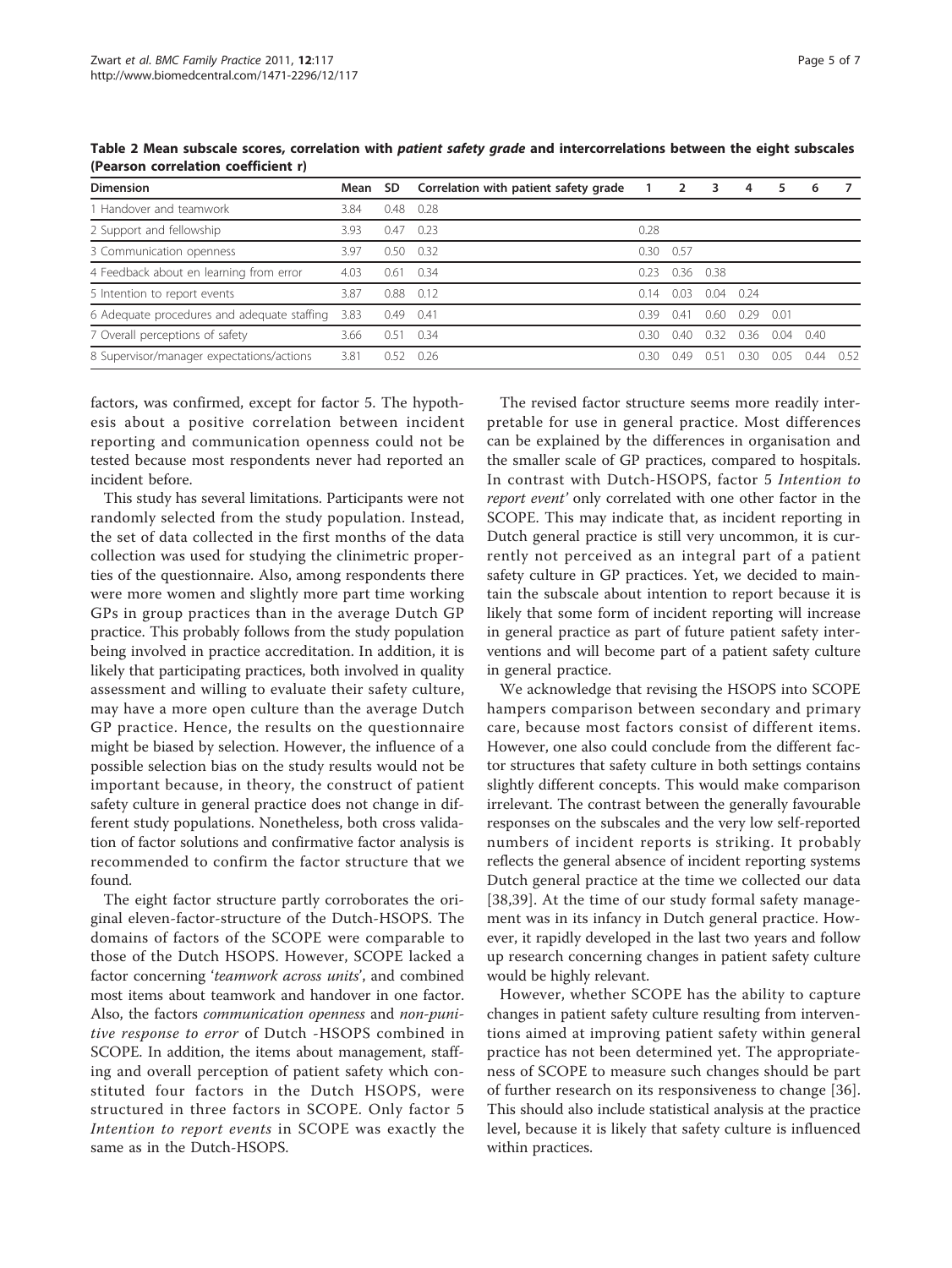#### <span id="page-5-0"></span>Conclusions

In conclusion, we have revised the Dutch-HSOPS for use in general practice. The SCOPE seems an appropriate instrument to assess patient safety culture in general practice. The clinimetric properties of the SCOPE are promising, but future research should confirm the factor structure of the SCOPE and scrutinise its validity and responsiveness to change.

# Additional material

[Additional file 1: M](http://www.biomedcentral.com/content/supplementary/1471-2296-12-117-S1.DOC)ean scores and factor loadings of the items of the SCOPE questionnaire (43 items;  $n = 294$  respondents). Factor loadings > 0.40 are shown. The letter "n" in an item-code means that it concerns an item in negative wording. \* Questions that were added when adapting Dutch HSOPS into SCOPE.

#### Acknowledgements

We would like to thank the general practices that contributed to the study by filling in the questionnaires, and also Dutch Practice Accreditation (NHG Praktijkaccreditering<sup>®</sup>) for their important contribution to the data collection. In addition, we would like to thank the Dutch Ministry of Health for financing this project.

#### Author details

<sup>1</sup>Department of General Practice, Julius Center for Health Sciences and Primary Care, University Medical Center Utrecht, The Netherlands. <sup>2</sup>Nivel, Netherlands Institute for Health Services Research, Utrecht, The Netherlands. <sup>3</sup>Patient Safety Center, University Medical Center Utrecht, The Netherlands. 4 EMGO+ Institute, Department of Public and Occupational Health, VU University Medical Center, Amsterdam, The Netherlands.

#### Authors' contributions

DLMZ initiated the research project, was involved in the collection, the analyses and interpretation of the data, and wrote the manuscript. ML performed the statistical analyses of the data and co-wrote the manuscript. RCV was involved in the collection and interpretation of the data. MK contributed to the analysis and has been involved in revising the manuscript. CJK, TJMV and CW have been involved in revising the manuscript for important intellectual content. All authors read and approved the final manuscript.

#### Competing interests

The authors declare that they have no competing interests.

Received: 9 March 2011 Accepted: 1 November 2011 Published: 1 November 2011

#### References

- Elder NC, Vonder MM, Cassedy A: [The identification of medical errors by](http://www.ncbi.nlm.nih.gov/pubmed/15083851?dopt=Abstract) [family physicians during outpatient visits.](http://www.ncbi.nlm.nih.gov/pubmed/15083851?dopt=Abstract) Ann Fam Med 2004, 2(2):125-9.
- 2. Fernald DH, Pace WD, Harris DM, West DR, Main DS, Westfall JM: [Event](http://www.ncbi.nlm.nih.gov/pubmed/15335131?dopt=Abstract) [reporting to a primary care patient safety reporting system: a report](http://www.ncbi.nlm.nih.gov/pubmed/15335131?dopt=Abstract) [from the ASIPS collaborative.](http://www.ncbi.nlm.nih.gov/pubmed/15335131?dopt=Abstract) Ann Fam Med 2004, 2(4):327-32.
- 3. Fischer G, Fetters MD, Munro AP, Goldman EB: [Adverse events in primary](http://www.ncbi.nlm.nih.gov/pubmed/9228913?dopt=Abstract) [care identified from a risk-management database.](http://www.ncbi.nlm.nih.gov/pubmed/9228913?dopt=Abstract) J Fam Pract 1997, 45(1):40-6.
- Fisseni G, Pentzek M, Abholz H-H: Analysis of 75 serious GP errors: Causal and protective factors. Zeitschrift fur Allgemeinmedizin 2005, 81(6):252-7.
- 5. Harmsen M, Giesen P, Martijn L, Mettes Th, Verstappen W, Nijhuis-van der Sanden R, et al: Patientveiligheid in de Nederlandse eerstelijnszorg anno 2009 (Patient safety in Dutch primary care anno 2009). IO Healthcare 2010.
- 6. Makeham MA, Kidd MR, Saltman DC, Mira M, Bridges-Webb C, Cooper C, et al: [The Threats to Australian Patient Safety \(TAPS\) study: incidence of](http://www.ncbi.nlm.nih.gov/pubmed/16842067?dopt=Abstract) [reported errors in general practice.](http://www.ncbi.nlm.nih.gov/pubmed/16842067?dopt=Abstract) Med J Aust 2006, 185(2):95-8.
- 7. Sandars J, Esmail A: [The frequency and nature of medical error in](http://www.ncbi.nlm.nih.gov/pubmed/12738689?dopt=Abstract) [primary care: understanding the diversity across studies.](http://www.ncbi.nlm.nih.gov/pubmed/12738689?dopt=Abstract) Fam Pract 2003, 20(3):231-6.
- 8. Woods DM, Thomas EJ, Holl JL, Weiss KB, Brennan TA: [Ambulatory care](http://www.ncbi.nlm.nih.gov/pubmed/17403759?dopt=Abstract) [adverse events and preventable adverse events leading to a hospital](http://www.ncbi.nlm.nih.gov/pubmed/17403759?dopt=Abstract) [admission.](http://www.ncbi.nlm.nih.gov/pubmed/17403759?dopt=Abstract) Qual Saf Health Care 2007, 16(2):127-31.
- Zwart DL, Steerneman AH, van Rensen EL, Kalkman CJ, Verheij TJ: Feasibility of centre-based incident reporting in primary healthcare: the SPIEGEL study. Qual Saf Health Care 2011.
- 10. Brennan TA, Leape LL, Laird NM, Hebert L, Localio AR, Lawthers AG, et al: [Incidence of adverse events and negligence in hospitalized patients.](http://www.ncbi.nlm.nih.gov/pubmed/1987460?dopt=Abstract) [Results of the Harvard Medical Practice Study I.](http://www.ncbi.nlm.nih.gov/pubmed/1987460?dopt=Abstract) N Engl J Med 1991, 324(6):370-6.
- 11. Leendertse AJ, Egberts AC, Stoker LJ, van den Bemt PM: [Frequency of and](http://www.ncbi.nlm.nih.gov/pubmed/18809816?dopt=Abstract) [risk factors for preventable medication-related hospital admissions in](http://www.ncbi.nlm.nih.gov/pubmed/18809816?dopt=Abstract) [the Netherlands.](http://www.ncbi.nlm.nih.gov/pubmed/18809816?dopt=Abstract) Arch Intern Med 2008, 168(17):1890-6.
- 12. Zegers M, de Bruijne MC, Wagner C, Hoonhout LH, Waaijman R, Smits M, et al: [Adverse events and potentially preventable deaths in Dutch](http://www.ncbi.nlm.nih.gov/pubmed/19651935?dopt=Abstract) [hospitals: results of a retrospective patient record review study.](http://www.ncbi.nlm.nih.gov/pubmed/19651935?dopt=Abstract) Qual Saf Health Care 2009, 18(4):297-302.
- 13. Gandhi TK, Lee TH: [Patient safety beyond the hospital.](http://www.ncbi.nlm.nih.gov/pubmed/20825311?dopt=Abstract) N Engl J Med 2010, 363(11):1001-3.
- 14. Institute of medicine: To err is human. Building a safer health system. Washington D.C.: National Academic Press; 2000.
- 15. National Patient Safety Agency: Seven steps to patient safety in primary care. London: NPSA-NHS; 2006.
- 16. Nieva VF, Sorra J: [Safety culture assessment: a tool for improving patient](http://www.ncbi.nlm.nih.gov/pubmed/14645891?dopt=Abstract) [safety in healthcare organizations.](http://www.ncbi.nlm.nih.gov/pubmed/14645891?dopt=Abstract) Qual Saf Health Care 2003, 12(Suppl 2): ii17-ii23.
- 17. Guldenmund FW: [\(Mis\)understanding Safety Culture and Its Relationship](http://www.ncbi.nlm.nih.gov/pubmed/20626685?dopt=Abstract) [to Safety Management.](http://www.ncbi.nlm.nih.gov/pubmed/20626685?dopt=Abstract) Risk Anal 2010, 30(10):1466-80.
- 18. Halligan M, Zecevic A: [Safety culture in healthcare: a review of concepts,](http://www.ncbi.nlm.nih.gov/pubmed/21303770?dopt=Abstract) [dimensions, measures and progress.](http://www.ncbi.nlm.nih.gov/pubmed/21303770?dopt=Abstract) BMJ Qual Saf 2011, 20(4):338-43.
- 19. Kirk S, Parker D, Claridge T, Esmail A, Marshall M: [Patient safety culture in](http://www.ncbi.nlm.nih.gov/pubmed/17693682?dopt=Abstract) [primary care: developing a theoretical framework for practical use.](http://www.ncbi.nlm.nih.gov/pubmed/17693682?dopt=Abstract) Qual Saf Health Care 2007, 16(4):313-20.
- 20. Clarke S: [The relationship between safety climate and safety](http://www.ncbi.nlm.nih.gov/pubmed/17059296?dopt=Abstract) [performance: a meta-analytic review.](http://www.ncbi.nlm.nih.gov/pubmed/17059296?dopt=Abstract) J Occup Health Psychol 2006, 11(4):315-27.
- 21. Van Dyck C, Frese M, Baer M, Sonnentag S: [Organizational error](http://www.ncbi.nlm.nih.gov/pubmed/16316276?dopt=Abstract) [management culture and its impact on performance: a two-study](http://www.ncbi.nlm.nih.gov/pubmed/16316276?dopt=Abstract) [replication.](http://www.ncbi.nlm.nih.gov/pubmed/16316276?dopt=Abstract) J Appl Psychol 2005, 90(6):1228-40.
- 22. Mardon RE, Khanna K, Sorra J, Dyer N, Famolaro T: [Exploring relationships](http://www.ncbi.nlm.nih.gov/pubmed/21099551?dopt=Abstract) [between hospital patient safety culture and adverse events.](http://www.ncbi.nlm.nih.gov/pubmed/21099551?dopt=Abstract) J Patient Saf 2010, 6(4):226-32.
- 23. Haynes AB, Weiser TG, Berry WR, Lipsitz SR, Breizat AH, Dellinger EP, et al: [Changes in safety attitude and relationship to decreased postoperative](http://www.ncbi.nlm.nih.gov/pubmed/21228082?dopt=Abstract) [morbidity and mortality following implementation of a checklist-based](http://www.ncbi.nlm.nih.gov/pubmed/21228082?dopt=Abstract) [surgical safety intervention.](http://www.ncbi.nlm.nih.gov/pubmed/21228082?dopt=Abstract) BMJ Qual Saf 2011, 20(1):102-7.
- 24. Leape LL: [Reporting of adverse events.](http://www.ncbi.nlm.nih.gov/pubmed/12432059?dopt=Abstract) N Engl J Med 2002, 347(20):1633-8.
- 25. Snijders C, Kollen BJ, van Lingen RA, Fetter WP, Molendijk H: [Which aspects](http://www.ncbi.nlm.nih.gov/pubmed/19050606?dopt=Abstract) [of safety culture predict incident reporting behavior in neonatal](http://www.ncbi.nlm.nih.gov/pubmed/19050606?dopt=Abstract) [intensive care units? A multilevel analysis.](http://www.ncbi.nlm.nih.gov/pubmed/19050606?dopt=Abstract) Crit Care Med 2009, 37(1):61-7.
- 26. Colla JB, Bracken AC, Kinney LM, Weeks WB: [Measuring patient safety](http://www.ncbi.nlm.nih.gov/pubmed/16195571?dopt=Abstract) [climate: a review of surveys.](http://www.ncbi.nlm.nih.gov/pubmed/16195571?dopt=Abstract) Qual Saf Health Care 2005, 14(5):364-6.
- 27. Flin R, Burns C, Mearns K, Yule S, Robertson EM: [Measuring safety climate](http://www.ncbi.nlm.nih.gov/pubmed/16585110?dopt=Abstract) [in health care.](http://www.ncbi.nlm.nih.gov/pubmed/16585110?dopt=Abstract) Qual Saf Health Care 2006, 15(2):109-15.
- Smits M, Christiaans-Dingelhoff I, Wagner C, Wal G, Groenewegen PP: [The](http://www.ncbi.nlm.nih.gov/pubmed/18990256?dopt=Abstract) psychometric properties of the '[Hospital Survey on Patient Safety](http://www.ncbi.nlm.nih.gov/pubmed/18990256?dopt=Abstract) Culture' [in Dutch hospitals.](http://www.ncbi.nlm.nih.gov/pubmed/18990256?dopt=Abstract) BMC Health Serv Res 2008, 8:230.
- 29. NHG-Praktijkaccreditering® (Dutch College of General Practice-Practice Quality Accreditation). 2010.
- 30. STATA: College Station, USA, StataCorp LP; 2008, [computer program]. Version (10.0).
- 31. Floyd FJ, Widaman KF: Factor analysis in the development and refinement of clinical assessment instruments., 3: 286-99, [References].
- 32. Streiner DL: [Figuring out factors: the use and misuse of factor analysis.](http://www.ncbi.nlm.nih.gov/pubmed/8033017?dopt=Abstract) Can J Psychiatry 1994, 39(3):135-40.
- 33. Field A: Discovering Statistics using spss. SAGE Publications Ltd;, 3 2009.
- 34. Streiner DL, Norman GR: Health Measurement Scales; a practical guide to their developmet and use. Oxford University Press;, 4 2008.